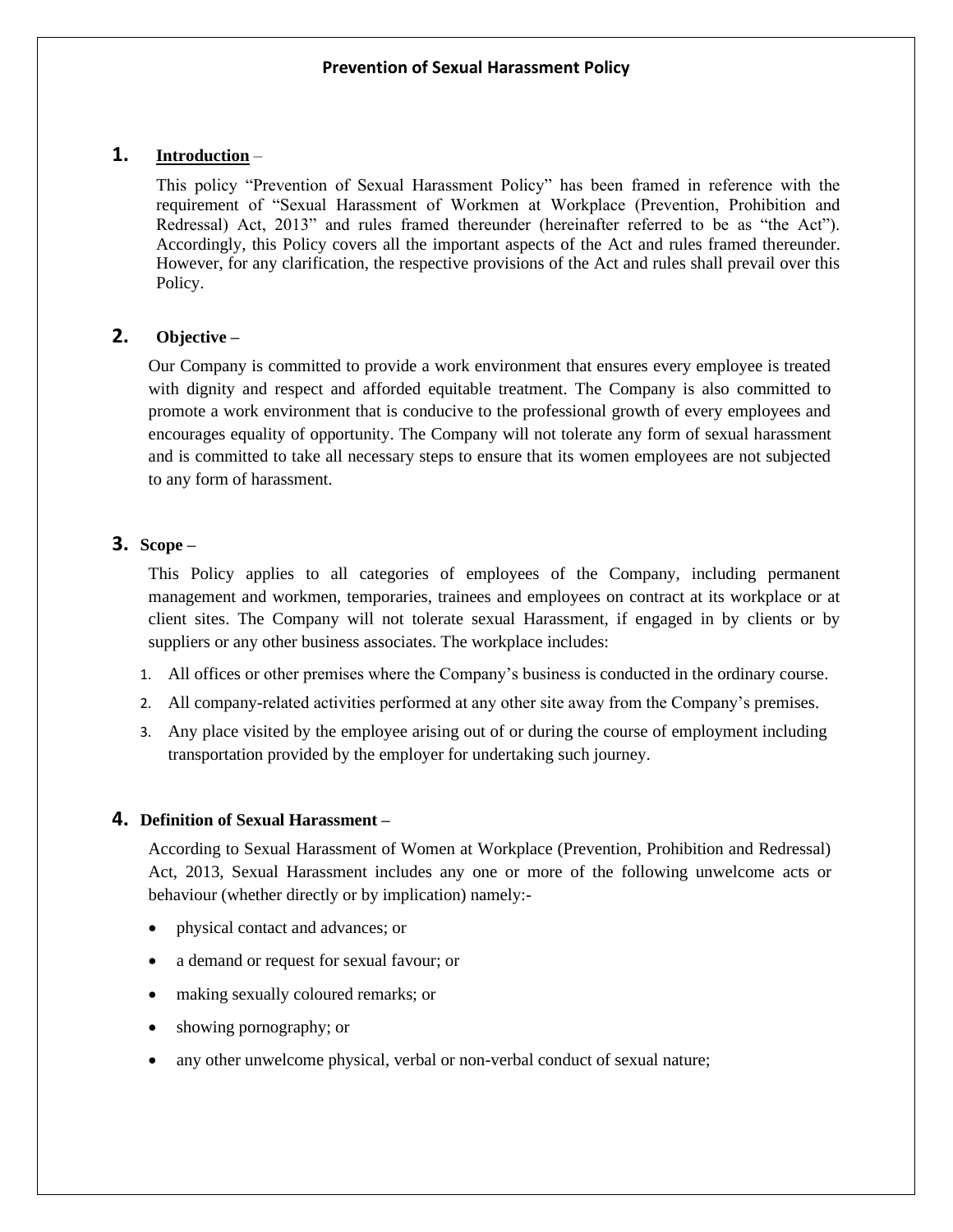The Sexual harassment is *"an unacceptable conduct of a sexual nature, or other conduct based on sex abuse affecting the dignity of men or women at work"*. Sexual harassment will generally be unwanted, unreasonable or offensive or it may be a combination of all three. It may cause the employee who is being harassed to feel threatened or humiliated. It may interfere with the employee's job performance, undermine job security or create a threatening or intimidating working environment. Although, the word "harassment" has connotations of repeated conduct, an employee can be harassed by a single act. Sexual harassment can consist of several different types of behavior, some of which are more obvious than others. This list is not exhaustive but, for example

- Sexual harassment can take the form of gestures or leering,
- Sending letters,
- Gifts or offensive publications or the use of pin-ups.
- Unwanted jokes, gestures, offensive words on clothing, and unwelcome comments and repartee.
- Touching and any other bodily contact such as scratching or patting a coworker's back, grabbing an employee around the waist, or interfering with an employee's ability to move.
- Repeated requests for dates that are turned down or unwanted flirting.
- Transmitting or posting emails or pictures of a sexual or other harassment-related nature.
- Displaying sexually suggestive objects, pictures, or posters.
- Playing sexually suggestive music.

Alternatively, sexual harassment may consist of spoken comments, including unwanted propositions, jokes of a sexual nature, questions or comments of a sexual nature or the suggestion that an employee's career can be advanced by bestowing sexual favors (or alternatively that an employee's career will be damaged if they do not accede to sexual requests). A third sort of sexual harassment involves physical contact including "accidental" contact, or deliberate patting, fondling or groping.

## **5. Internal Complaints Committee:**

The Company has constituted an Internal Complaints Committee ("ICC") in accordance with the Section 4 of the Act. The Committee is reconstituted at all administrative units or offices for redressal of sexual harassment complaint (made by the victim) and for ensuring time bound treatment of such complaints. The constitution of ICC has been approved by the Board of Directors in their meeting held on  $26<sup>th</sup>$  April, 2021. Following are the members of the committee:

## **Business Location**: **Bathinda Road, Jaitu-151202, Distt. Faridkot, Punjab, India**

| <b>Name</b>             | Role              |
|-------------------------|-------------------|
| Preet Kamal Kaur Bhatia | Presiding Officer |
| K K Mishra              | Member            |
| Yudvir Kaur             | Member            |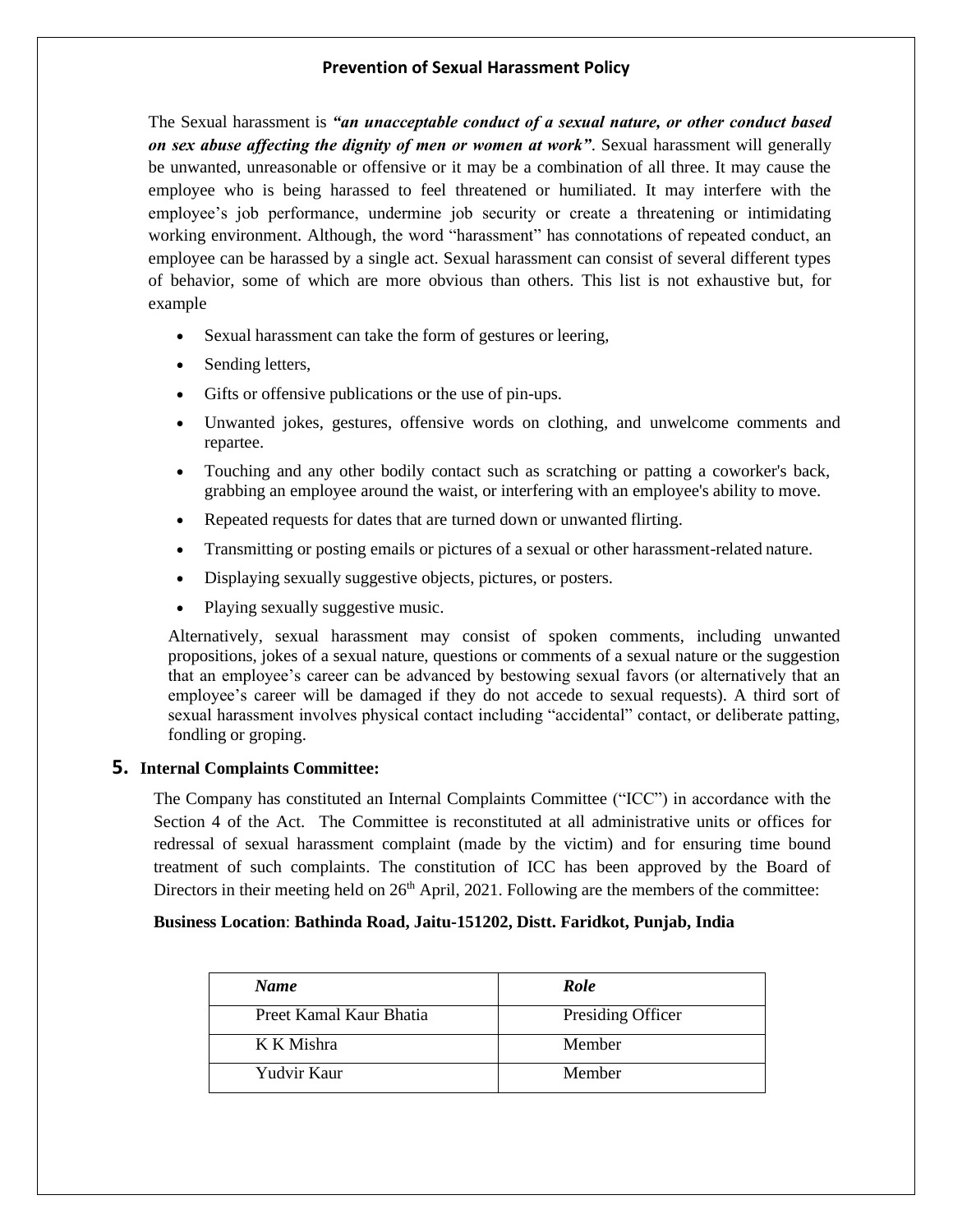| Asha Rani      | Member |
|----------------|--------|
| Sarbjit Kaur   | Member |
| Kulvinder Kaur | Member |
| Jatinder Kumar | Member |
| Karmjit Kaur   | Member |
| Manpreet Kaur  | Member |
| Ajay Kumar     | Member |

At the time of inquiry, Minimum 3 members including Presiding Officer shall be present. The group shall include the Presiding Officer and at least four members, one-half of whom shall be women.

## **6. Redressal Process -**

- a) Any employee who feels and is being sexually harassed directly or indirectly may submit a complaint of the alleged incident to any member of the Committee in writing with his/her signature within 3 Months of occurrence of incident. Internal Complaint Committee may extend the time limit for a reasonable cause.
- b) Complaint shall be submitted in six copies along with supporting documents and the names and address of witnesses.
- c) If complaint cannot be made in writing Committee shall provide reasonable assistance to employee for making complaint in writing.
- d) If the aggrieved employee is unable to make complaint then any of her legal heir may make a complaint on his/ her behalf.
- e) The committee shall send one copy of complaint to the respondent within a period of 7 days and respondent shall file his reply within a period of 10 days.
- f) The committee at the request of aggrieved employee shall take the steps to settle the case through conciliation without involving any monetary settlement as a basis of conciliation and where the settlement has been arrived, no inquiry shall be conducted.
- g) In case, respondent is an employee, the committee shall, proceed to make an inquiry in accordance with the provisions of service rules applicable to the respondent or other prescribed rules and in case of domestic worker, the local committee shall forward the complaint to the police within 7 (Seven) days for registering the case under Indian Penal Code, 1860, except for those cases which has been arrived for settlement as mentioned in point (f) above.
- h) The inquiry shall be completed within a period of 90 days.
- i) The committee shall provide a report of findings to the employer within 10 days of completion of inquiry and also to the concerned parties and opportunity of being heard shall also be given to them.
- j) If allegation against the respondent has been proved, the committee shall recommend to the employer:-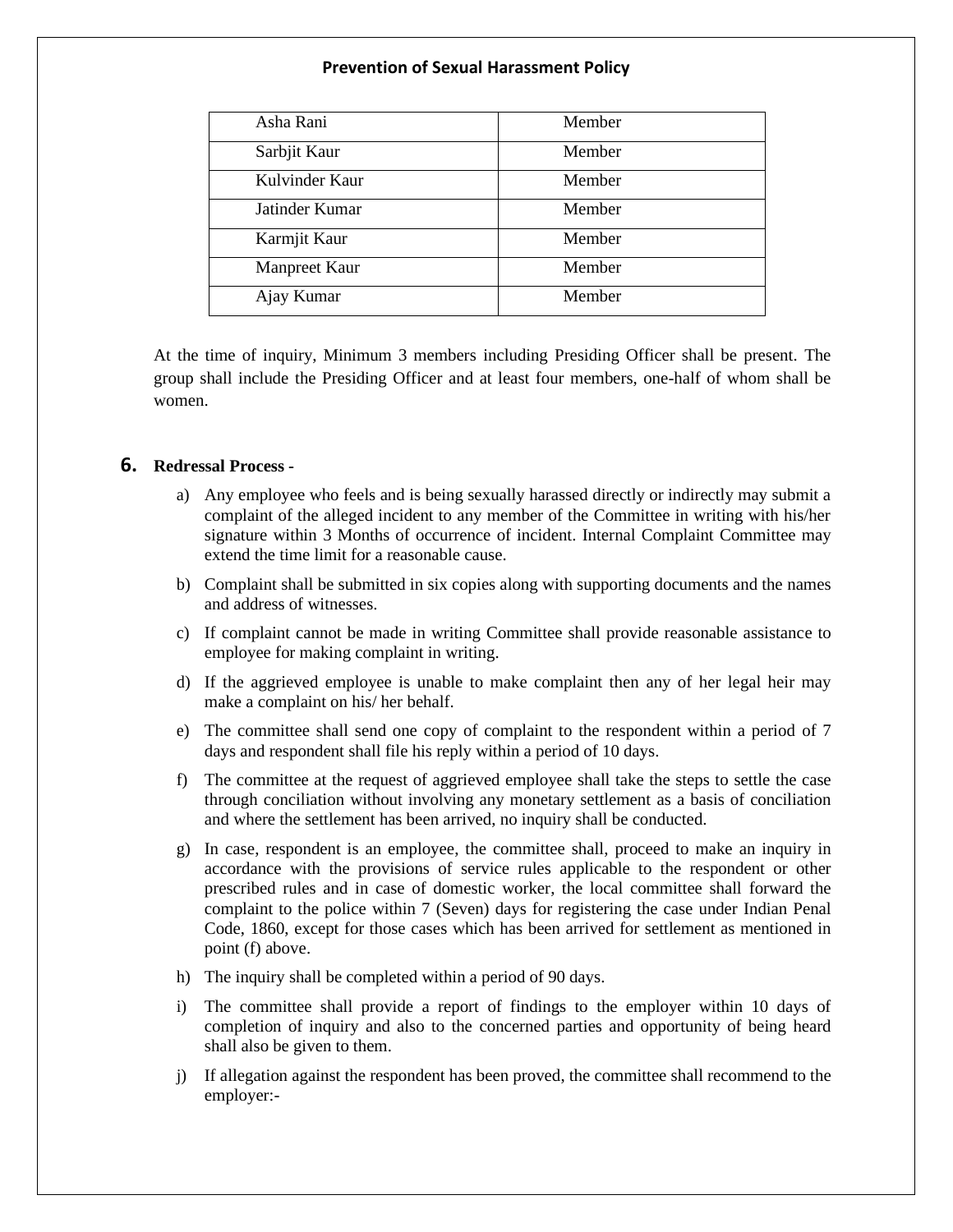- to take adequate action for sexual harassment as a misconduct in accordance with the provisions of the service rules applicable to the respondent;
- to deduct, notwithstanding anything in the service rules applicable to the respondent, from the salary or wages of the respondent such sum as it may consider appropriate.
- k) In case, the complaint is found to be false, the Complainant shall, if deemed fit, be liable for appropriate disciplinary action by the Management but a mere inability to substantiate a complaint or provide adequate proof need not attract action against the Complainant.
- l) If the Complainant was aggrieved from the recommendation made by Committee to employer then he/she may prefer appeal to the appellate authority notified under clause (a) of Section 2 of the Industrial Employment (Standing Orders) Act, 1946.
- m) The Committee will maintain a register to endorse the complaint received by it and keep the contents confidential, if it is so desired, except to use the same for discreet investigation.
- n) The Committee will hold a meeting with the Complainant within five days of the receipt of the complaint, but no later than a week in any case.
- o) At the first meeting, the Committee members shall hear the Complainant and record her/his allegations. The Complainant can also submit any corroborative material with a documentary proof, oral or written material, etc., to substantiate his/ her complaint. If the Complainant does not wish to depose personally due to embarrassment of narration of event, a lady officer for lady employees involved and a male officer for male employees, involved shall meet and record the statement.
- p) Thereafter, the person against whom complaint is made may be called for a deposition before the Committee and an opportunity will be given to him/ her to give an explanation, where after, an "Enquiry" shall be conducted and concluded.
- q) In the event, the complaint does not fall under the purview of Sexual Harassment or the complaint does not mean an offence of Sexual Harassment, the same would be dropped after recording the reasons thereof in writing.

# **7. Reporting as per the Section 22 of Sexual Harassment of Women at Workplace (Prevention, Prohibition and Redressal) Act, 2013 and rules made thereunder**

- a) The Internal Committee shall in each calendar year prepare an annual report and submit the same to the employer which shall have following details included in its annual report:
	- number of complaints filed during the financial year;
	- number of complaints disposed of during the financial year;
	- number of complaints pending for more than 90 days;
	- number of workshop or awareness programme against sexual harassment carried out; and
	- nature of action taken by the employer.

## **8. Reporting As Per Securities and Exchange Board Of India (Listing Obligations And Disclosure Requirements) Regulations, 2015**

The following disclosure shall be made in corporate governance report forming part of annual report in respect to sexual harassment:-

• number of complaints filed during the financial year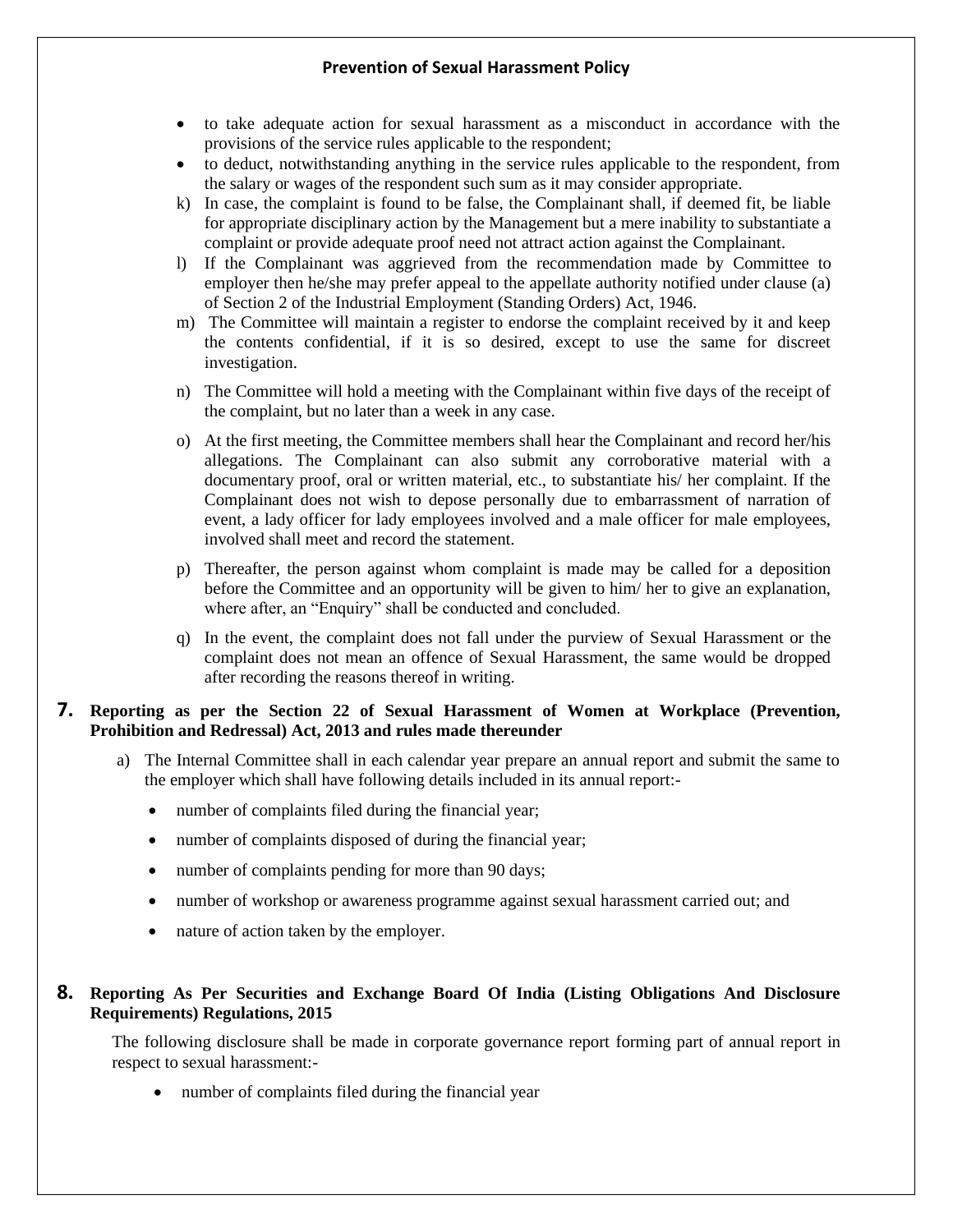- number of complaints disposed of during the financial year
- number of complaints pending as on end of the financial year.

# **9. Enquiry Process** -

- a) The Committee shall immediately proceed with the Enquiry and communicate the same to the Complainant and person against whom complaint is made.
- b) The Committee shall prepare and hand over the Statement of Allegation to the person against whom complaint is made and give him/ her an opportunity to submit a written explanation if he/ she so desires within 7 days of receipt of the same.
- c) The Complainant shall be provided with a copy of the written explanation submitted by the person against whom complaint is made.
- d) If the Complainant or the person against whom complaint is made desires any witness/es to be called, they shall communicate in writing to the Committee the names of witness/es whom they propose to call.
- e) If the Complainant desires to tender any documents by way of evidence before the Committee, she/ he shall supply original copies of such documents. Similarly, if the person against whom complaint is made desires to tender any documents in evidence before the Committee she/ he shall supply original copies of such documents. Both shall affix her/ her signature on the respective documents to certify these to be original copies.
- f) The Committee shall call upon all witnesses mentioned by both the parties.
- g) The Committee shall provide every reasonable opportunity to the Complainant and to the person against whom complaint is made, for putting forward and defending their respective case.
- h) The Committee shall complete the "Enquiry" within reasonable period but not beyond three months and communicate its findings and its recommendations for action to the Head of HR Department. The report of the committee shall be treated as an enquiry report on the basis of which an erring employee can be awarded appropriate punishment straightaway.
- i) The Head of HR Department will direct appropriate action in accordance with the recommendation proposed by the Committee.
- j) The Committee shall be governed by such rules as may be framed by the Supreme Court orders or any other legislation enacted later on.

## **10. Other Points to be considered –**

- a) The Committee may recommend to the Head of HR Department action which may include transfer or any of the other appropriate disciplinary action.
- b) The management shall provide all necessary assistance for the purpose of ensuring full, effective and speedy implementation of this Policy.